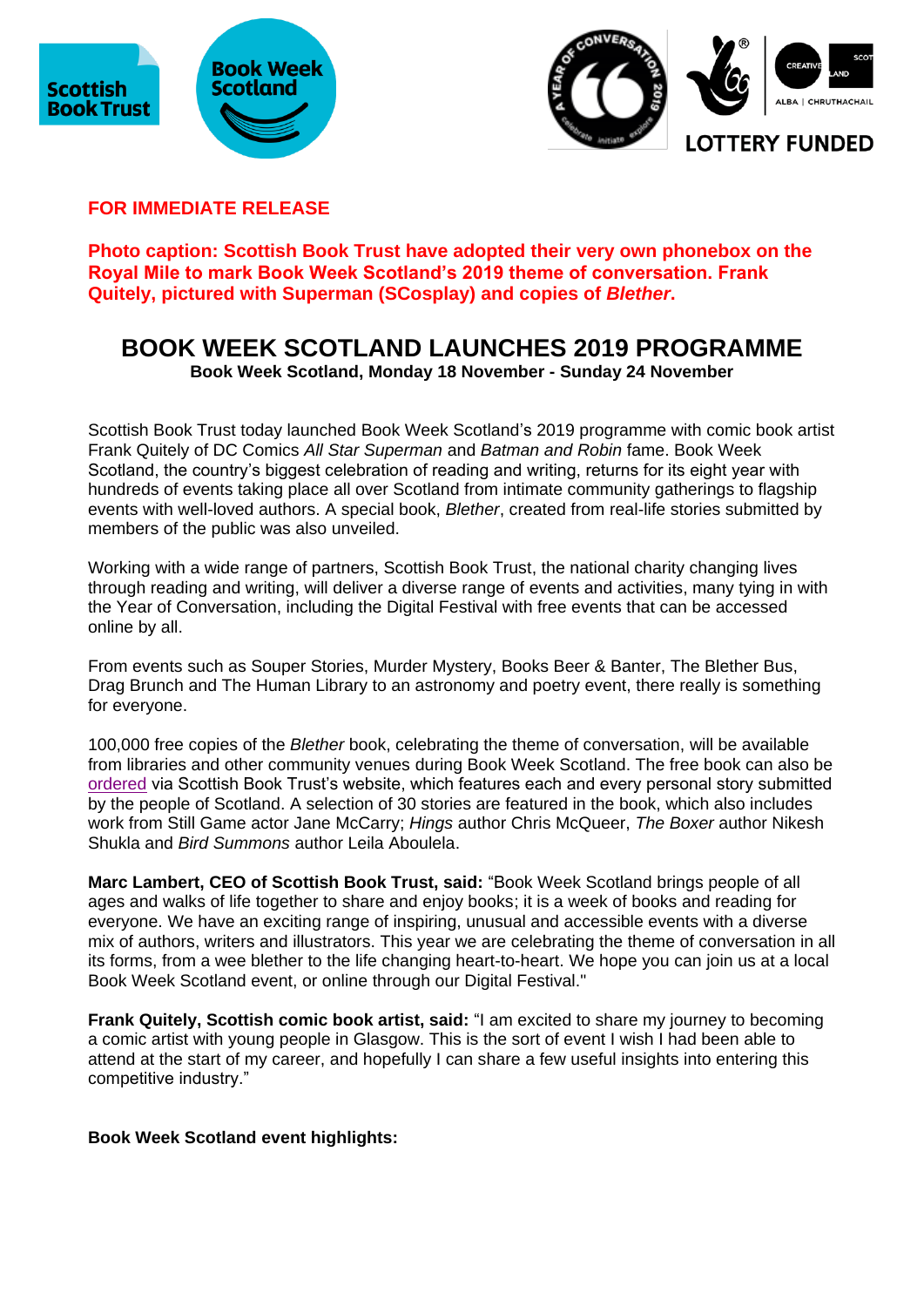





**Ian Rankin will launch his lost novel,** *Westwind***, at an exclusive event with bestselling crime author, Stuart MacBride.** Published for the first time in 28 years, the espionage thriller about spies, satellites and a global conspiracy of sinister surveillance, is strikingly relevant in today's political climate. Tickets for the event, held on Saturday 23 November, 7.30pm at the Apex Hotel in Dundee, can be purchased [here.](https://www.eventbrite.co.uk/e/ian-rankin-in-conversation-with-stuart-macbride-tickets-77104755399) The event will be live-streamed via Scottish Book Trust's social media channels.

There will also be two special BBC Authors Lives for Book Week Scotland 2019. **Nikesh Shukla will discuss his latest novel** *The Boxer* **for International Men's Day** on Tuesday, 19 November. Then on Thursday, 21 November, a **celebration of the 20th birthday of The Gruffalo**: Julia Donaldson's classic tale will be read by James Robertson in Scots and Catriona Lexy Campbell in Gaelic.

The BBC will host a **Novels That Shaped Our World** event on Saturday, 23 November at The Mitchell Library in Glasgow, **complementing the new three-part BBC Two TV series**. BBC Arts will be asking guests to discuss the novels that have shaped their worlds, from the established classics to the popular contemporary hits, and possibly some interesting surprises. Featuring award-winning crime writer Denise Mina: information and tickets can be found [here.](https://www.glasgowlife.org.uk/event/1/the-novels-that-shaped-our-world)

Others holding events during Book Week Scotland include: **Jack Monroe, Helen Fields, Melanie Reid, Frank Quitely, Claire Askew, Doug Johnstone, Helen Fitzgerald, Sara Sheridan, Alan Bissett, Stuart Cosgrove and Christopher Brookmyre**. The full programme can be viewed here [here.](https://www.scottishbooktrust.com/book-week-scotland/events)

**Book Week Scotland's popular Digital Festival will return for a third year**, aiming to change and challenge conversation and broaden accessibility. Events include:

- A series of podcasts curated by **poet Tom Pow**, tying in with the Year of Conversation. Guests include Marjorie Lotfi Gill; Catherine Simpson; Mara Menzies; David Keenan; Meghan Delahunt; James Robertson and Peter Mackay.
- **Illustrator Alex T Smith** will doodle his favourite Scots words, inspired by Scottish Book Trust's recent public vote. The winner will be revealed on Thursday, 20 November.
- [StoryMag,](https://www.thestoryis.co.uk/storymag/) part of the What's Your Story? programme, will launch its new Blether issue during Book Week. The stories have been collated from young people across Scotland.

# **Mairi Kidd, Head of Literature, Languages & Publishing, Creative Scotland said:**

"From the Gruffalo to gardening and crime to cookery, there's something for everyone in Book Week Scotland. There are so many ways to get involved – online or in venues across the country, from telephone boxes to local libraries, where you'll find books in English, Gaelic, Scots and other languages as well as audio books, e-books, braille books and more. With a huge range of partners across the length and breadth of Scotland hosting an incredible programme of events, we hope the whole country has a blast blethering about books and stories."

# **Pamela Tulloch, Chief Executive of The Scottish Library & Information Council (SLIC) said:**

"Libraries across Scotland will be joining in the Book Week Scotland celebrations, meaning everyone has the opportunity to get involved. Libraries offer the perfect place to celebrate the joy of reading and, with a range of digital resources available, people can use their local library to get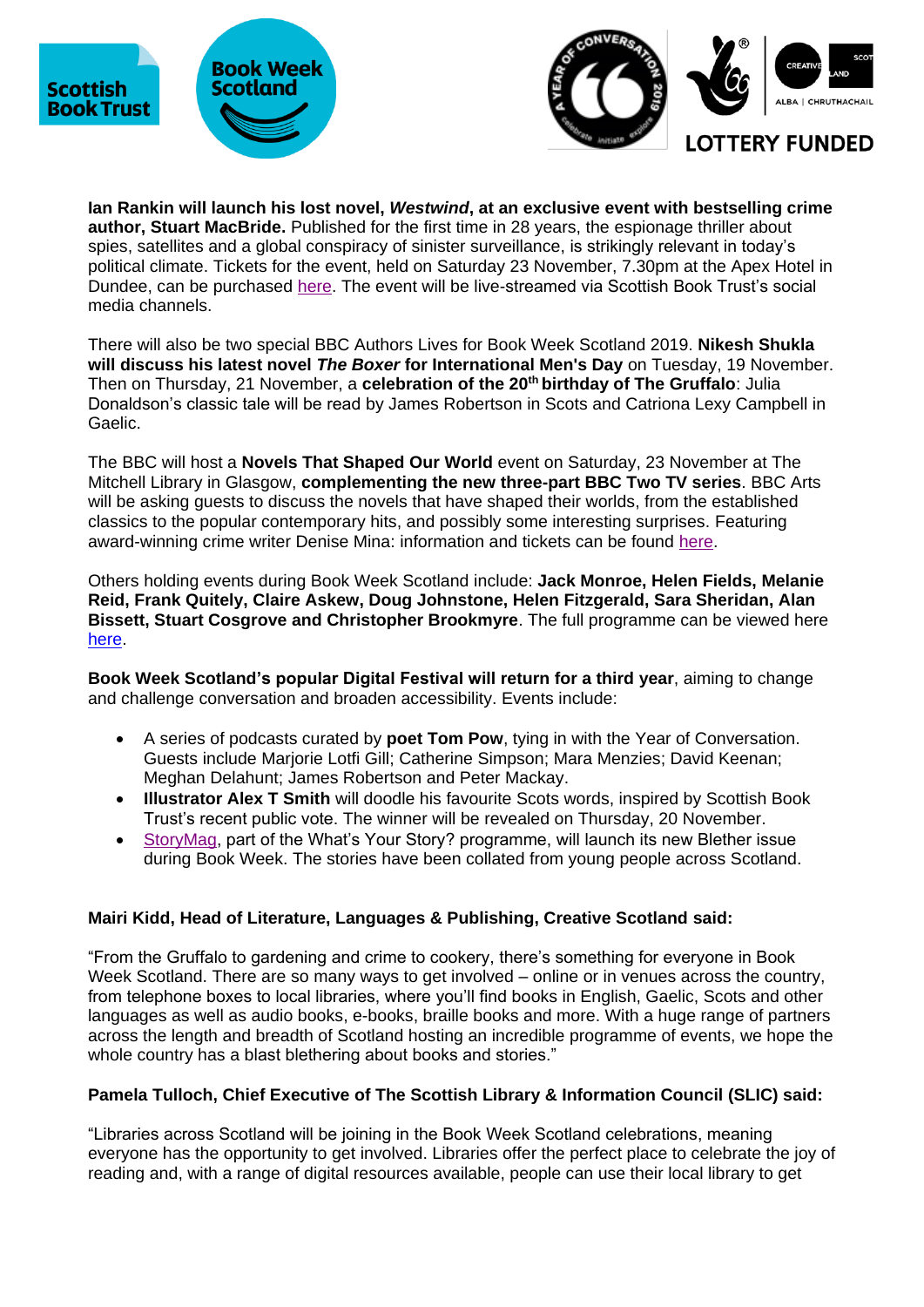





involved in the Digital Festival. In keeping with the Year of Conversation, libraries are trusted spaces where people can connect with others and engage in new experiences. Get along to your local library and get involved."

Book Week Scotland also features a **fundraising initiative, Big Book Swap**, to support Scottish Book Trust. Join hundreds of schools, workplaces and community groups on Friday 22 November to swap books and raise money to help Scottish Book Trust to continue to support people in Scotland to reach their potential through reading and writing. To sign up and receive your free fundraising guide, visit [Big Book Swap.](https://www.scottishbooktrust.com/BigBookSwap)

The Book Week Scotland 2019 programme is available to view [here.](http://www.bookweekscotland.com/events)

Ends

## **#BookWeekScotland**

## **Notes to Editors**

Please direct all media requests to PR and Marketing Manager: [Keara.Donnachie@scottishbooktrust.com](mailto:Keara.Donnachie@scottishbooktrust.com) or call 0131 524 0184.

#### **Scottish Book Trust**

Scottish Book Trust runs Book Week Scotland. A national charity changing lives through reading and writing, Scottish Book Trust inspires and supports the people of Scotland to read and write for pleasure through programmes and outreach work that include:

- Gifting books to every child in Scotland to ensure families of all backgrounds can share the joy of books at home.
- Working with teachers to inspire children to develop a love of reading, creating innovative classroom activities, book awards and author events.
- Supporting Scotland's diverse writing community with our training, awards and writing opportunities.
- Funding a range of author events for the public to enjoy and promoting Scottish writing to people worldwide.

In addition to the funding we receive from the Scottish Government and Creative Scotland, we need the constant support of trusts and foundations, corporate sponsors and individual donors.

[www.scottishbooktrust.com](http://www.scottishbooktrust.com/) @scottishbktrust [www.facebook.com/scottishbktrust](http://www.facebook.com/scottishbktrust)

#### **Book Week Scotland**

Initiated by the Scottish Government and supported by £200,000 from the National Lottery through Creative Scotland Targeted Funding and £26,000 from SLIC, Book Week Scotland 2019 will be delivered by Scottish Book Trust from 18 November – 24 November.

For more information about Book Week Scotland 2019 and how you can get involved, visit [www.bookweekscotland.com](http://www.bookweekscotland.com/) where you can find information about all the events taking place in your local